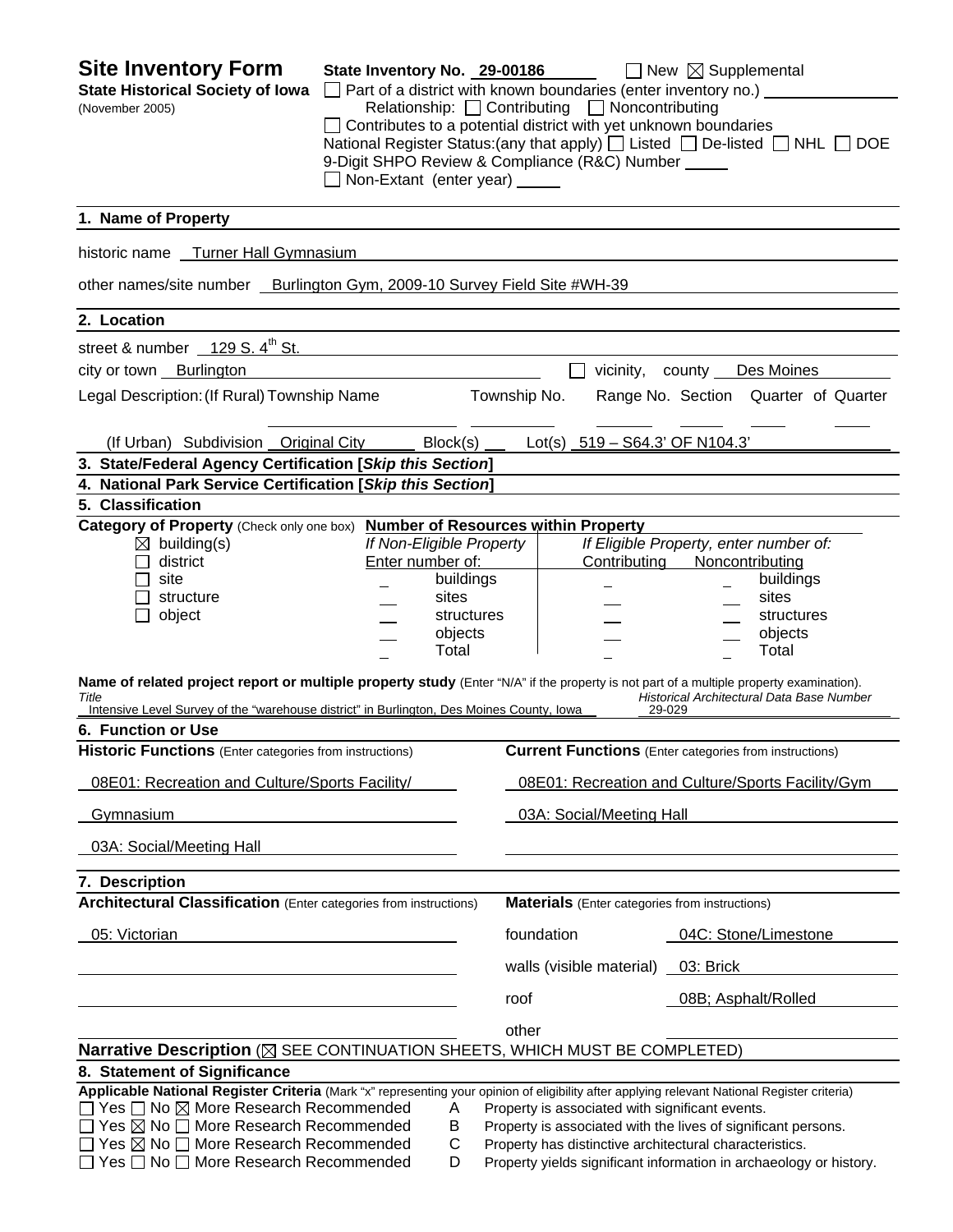| Address 129 S. 4 <sup>th</sup> St<br>County<br>Des Moines                                                                                                                                                                                                                                                                                                                                                                                                                                                                                                                                                                                                                                                                                                                                                                                                                                                                                                                                                                                                                                                                                                                                                                                                                                                                                                                                                                                                                                                                                                                                                                                                                                    | Site Number 29-00186                                                        |
|----------------------------------------------------------------------------------------------------------------------------------------------------------------------------------------------------------------------------------------------------------------------------------------------------------------------------------------------------------------------------------------------------------------------------------------------------------------------------------------------------------------------------------------------------------------------------------------------------------------------------------------------------------------------------------------------------------------------------------------------------------------------------------------------------------------------------------------------------------------------------------------------------------------------------------------------------------------------------------------------------------------------------------------------------------------------------------------------------------------------------------------------------------------------------------------------------------------------------------------------------------------------------------------------------------------------------------------------------------------------------------------------------------------------------------------------------------------------------------------------------------------------------------------------------------------------------------------------------------------------------------------------------------------------------------------------|-----------------------------------------------------------------------------|
| <b>Burlington</b><br>City                                                                                                                                                                                                                                                                                                                                                                                                                                                                                                                                                                                                                                                                                                                                                                                                                                                                                                                                                                                                                                                                                                                                                                                                                                                                                                                                                                                                                                                                                                                                                                                                                                                                    | District Number __________                                                  |
| <b>Criteria Considerations</b><br>$\Box$ A Owned by a religious institution or used<br>$\Box$ E A reconstructed building, object, or structure.<br>for religious purposes.<br>$\Box$ F A commemorative property.<br>B Removed from its original location.<br>C A birthplace or grave.<br>50 years.<br>D A cemetery                                                                                                                                                                                                                                                                                                                                                                                                                                                                                                                                                                                                                                                                                                                                                                                                                                                                                                                                                                                                                                                                                                                                                                                                                                                                                                                                                                           | $\Box$ G Less than 50 years of age or achieved significance within the past |
| Areas of Significance (Enter categories from instructions)<br><b>Significant Dates</b><br>Construction date<br>1891<br>Other dates, including renovation                                                                                                                                                                                                                                                                                                                                                                                                                                                                                                                                                                                                                                                                                                                                                                                                                                                                                                                                                                                                                                                                                                                                                                                                                                                                                                                                                                                                                                                                                                                                     | l I check if circa or estimated date                                        |
| <b>Architect/Builder</b><br><b>Significant Person</b><br>(Complete if National Register Criterion B is marked above)<br>Architect<br><b>Builder</b>                                                                                                                                                                                                                                                                                                                                                                                                                                                                                                                                                                                                                                                                                                                                                                                                                                                                                                                                                                                                                                                                                                                                                                                                                                                                                                                                                                                                                                                                                                                                          |                                                                             |
|                                                                                                                                                                                                                                                                                                                                                                                                                                                                                                                                                                                                                                                                                                                                                                                                                                                                                                                                                                                                                                                                                                                                                                                                                                                                                                                                                                                                                                                                                                                                                                                                                                                                                              |                                                                             |
| Narrative Statement of Significance ( $\boxtimes$ SEE CONTINUATION SHEETS, WHICH MUST BE COMPLETED)                                                                                                                                                                                                                                                                                                                                                                                                                                                                                                                                                                                                                                                                                                                                                                                                                                                                                                                                                                                                                                                                                                                                                                                                                                                                                                                                                                                                                                                                                                                                                                                          |                                                                             |
| 9. Major Bibliographical References                                                                                                                                                                                                                                                                                                                                                                                                                                                                                                                                                                                                                                                                                                                                                                                                                                                                                                                                                                                                                                                                                                                                                                                                                                                                                                                                                                                                                                                                                                                                                                                                                                                          |                                                                             |
| Bibliography $\boxtimes$ See continuation sheet for citations of the books, articles, and other sources used in preparing this form<br>10. Geographic Data                                                                                                                                                                                                                                                                                                                                                                                                                                                                                                                                                                                                                                                                                                                                                                                                                                                                                                                                                                                                                                                                                                                                                                                                                                                                                                                                                                                                                                                                                                                                   |                                                                             |
| <b>UTM References (OPTIONAL)</b>                                                                                                                                                                                                                                                                                                                                                                                                                                                                                                                                                                                                                                                                                                                                                                                                                                                                                                                                                                                                                                                                                                                                                                                                                                                                                                                                                                                                                                                                                                                                                                                                                                                             |                                                                             |
| Zone<br>Easting<br>Northing<br>Zone<br>Easting<br>2                                                                                                                                                                                                                                                                                                                                                                                                                                                                                                                                                                                                                                                                                                                                                                                                                                                                                                                                                                                                                                                                                                                                                                                                                                                                                                                                                                                                                                                                                                                                                                                                                                          | Northing                                                                    |
| 1<br>3<br>4                                                                                                                                                                                                                                                                                                                                                                                                                                                                                                                                                                                                                                                                                                                                                                                                                                                                                                                                                                                                                                                                                                                                                                                                                                                                                                                                                                                                                                                                                                                                                                                                                                                                                  |                                                                             |
|                                                                                                                                                                                                                                                                                                                                                                                                                                                                                                                                                                                                                                                                                                                                                                                                                                                                                                                                                                                                                                                                                                                                                                                                                                                                                                                                                                                                                                                                                                                                                                                                                                                                                              |                                                                             |
| See continuation sheet for additional UTM references or comments                                                                                                                                                                                                                                                                                                                                                                                                                                                                                                                                                                                                                                                                                                                                                                                                                                                                                                                                                                                                                                                                                                                                                                                                                                                                                                                                                                                                                                                                                                                                                                                                                             |                                                                             |
| 11. Form Prepared By                                                                                                                                                                                                                                                                                                                                                                                                                                                                                                                                                                                                                                                                                                                                                                                                                                                                                                                                                                                                                                                                                                                                                                                                                                                                                                                                                                                                                                                                                                                                                                                                                                                                         |                                                                             |
| name/title David Roed, Volunteer                                                                                                                                                                                                                                                                                                                                                                                                                                                                                                                                                                                                                                                                                                                                                                                                                                                                                                                                                                                                                                                                                                                                                                                                                                                                                                                                                                                                                                                                                                                                                                                                                                                             | Rebecca Lawin McCarley, Consultant, Davenport, IA                           |
| organization _ Burlington Historic Preservation Commission                                                                                                                                                                                                                                                                                                                                                                                                                                                                                                                                                                                                                                                                                                                                                                                                                                                                                                                                                                                                                                                                                                                                                                                                                                                                                                                                                                                                                                                                                                                                                                                                                                   | date 03-03-10                                                               |
| street & number<br>City Hall, 400 Washington Street                                                                                                                                                                                                                                                                                                                                                                                                                                                                                                                                                                                                                                                                                                                                                                                                                                                                                                                                                                                                                                                                                                                                                                                                                                                                                                                                                                                                                                                                                                                                                                                                                                          | telephone 319-753-8158                                                      |
| <b>Burlington</b><br>city or town                                                                                                                                                                                                                                                                                                                                                                                                                                                                                                                                                                                                                                                                                                                                                                                                                                                                                                                                                                                                                                                                                                                                                                                                                                                                                                                                                                                                                                                                                                                                                                                                                                                            | zip code 52601<br>state lowa                                                |
| ADDITIONAL DOCUMENTATION (Submit the following items with the completed form)                                                                                                                                                                                                                                                                                                                                                                                                                                                                                                                                                                                                                                                                                                                                                                                                                                                                                                                                                                                                                                                                                                                                                                                                                                                                                                                                                                                                                                                                                                                                                                                                                |                                                                             |
| <b>FOR ALL PROPERTIES</b><br>Map: showing the property's location in a town/city or township.<br>1.<br>Site plan: showing position of buildings and structures on the site in relation to public road(s).<br>2.<br>Photographs: representative black and white photos. If the photos are taken as part of a survey for which the Society is to be<br>3.<br>curator of the negatives or color slides, a photo/catalog sheet needs to be included with the negatives/slides and the following<br>needs to be provided below on this particular inventory site:<br>Roll/slide sheet #<br>Frame/slot #<br>Roll/slide sheet #<br>Frame/slot #<br>Roll/slide sheet #<br>Frame/slot #<br>$\boxtimes$ See continuation sheet or attached photo & slide catalog sheet for list of photo roll or slide entries.<br>$\boxtimes$ Photos/illustrations without negatives are also in this site inventory file.<br>FOR CERTAIN KINDS OF PROPERTIES, INCLUDE THE FOLLOWING AS WELL<br>Farmstead & District: (List of structures and buildings, known or estimated year built, and contributing or noncontributing status)<br>1.<br>2.<br>Barn:<br>a. A sketch of the frame/truss configuration in the form of drawing a typical middle bent of the barn.<br>A photograph of the loft showing the frame configuration along one side.<br>b.<br>A sketch floor plan of the interior space arrangements along with the barn's exterior dimensions in feet.<br>State Historic Preservation Office (SHPO) Use Only Below This Line<br>Concur with above survey opinion on National Register eligibility: $\Box$ Yes $\Box$ No<br>This is a locally designated property or part of a locally designated district. | Date Taken<br>Date Taken<br>Date Taken<br>More Research Recommended         |
| Comments:                                                                                                                                                                                                                                                                                                                                                                                                                                                                                                                                                                                                                                                                                                                                                                                                                                                                                                                                                                                                                                                                                                                                                                                                                                                                                                                                                                                                                                                                                                                                                                                                                                                                                    |                                                                             |
|                                                                                                                                                                                                                                                                                                                                                                                                                                                                                                                                                                                                                                                                                                                                                                                                                                                                                                                                                                                                                                                                                                                                                                                                                                                                                                                                                                                                                                                                                                                                                                                                                                                                                              |                                                                             |
| Evaluated by (name/title):                                                                                                                                                                                                                                                                                                                                                                                                                                                                                                                                                                                                                                                                                                                                                                                                                                                                                                                                                                                                                                                                                                                                                                                                                                                                                                                                                                                                                                                                                                                                                                                                                                                                   | Date:                                                                       |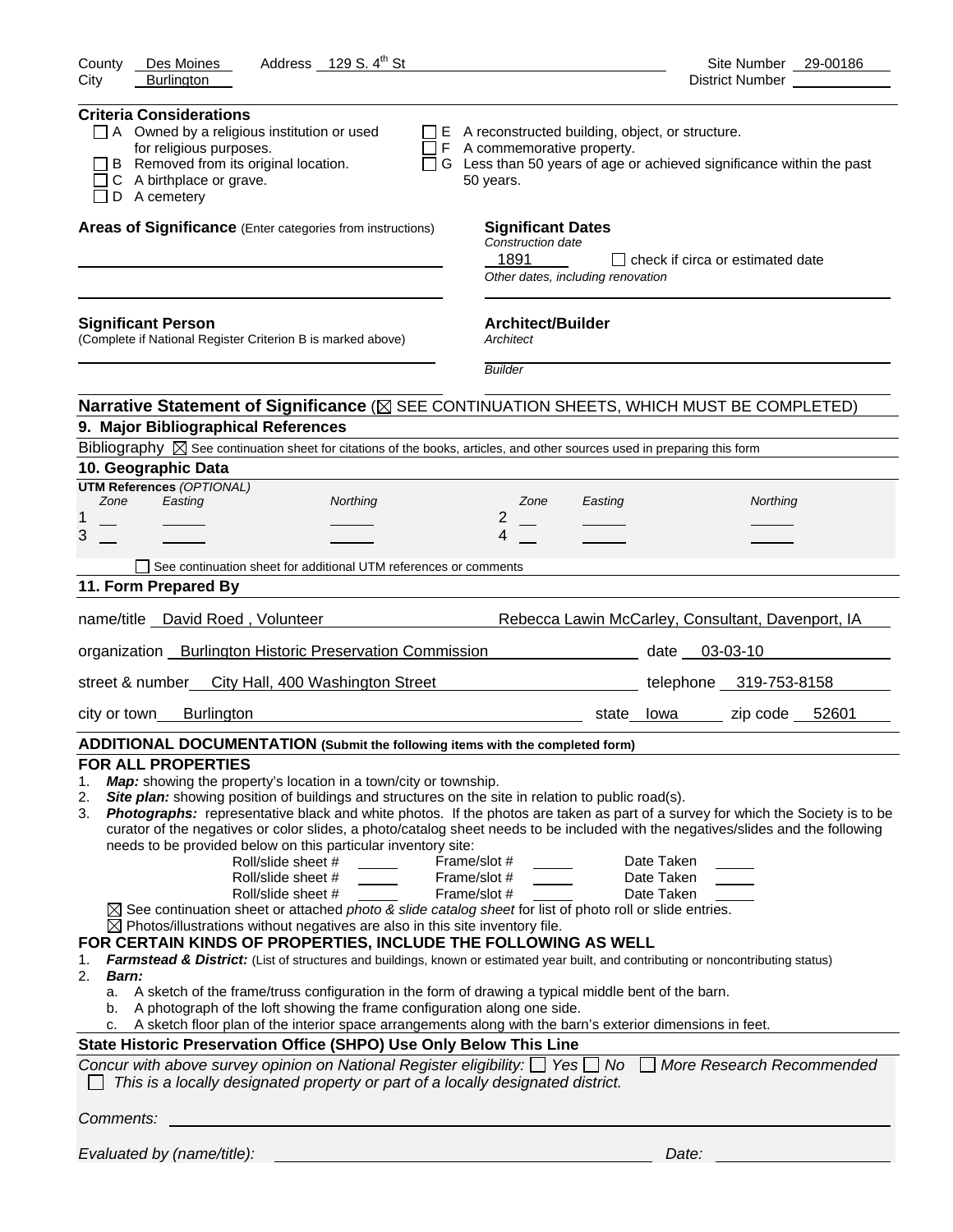Page 1

| Turner Hall Gymnasium         | Des Moines |
|-------------------------------|------------|
| Name of Property              | County     |
| 129 S. $4^{\text{th}}$ Street | Burlington |
| Address                       | City       |

#### **7. Narrative Description**

This is a one-story brick building that was built for the gymnasium for Turner Hall in 1891. The north two-thirds of the building were constructed on this time, with the south and west addition constructed in the early  $20<sup>th</sup>$  century. The design of the original façade was carried into this addition. The original façade had a central entry with a bay on either side with two four-over-four-light double-hung wood windows. These window openings have been filled with brick since 1977, and a modern door has been installed. The south addition continues the pattern of bays divided by brick pilasters, with a window in the south bay and the north bay consisting of a window and entry. A simple metal cornice extends across the top of the building. A concrete ramp has been added to access the north entry as well. The design with pilasters and inset bays with single windows continues on the north side, with these windows covered. This detail was not repeated for the south side of the addition, which has three opening that have been filled with brick.

#### **8. Narrative Statement of Significance**

Turner Hall Gymnasium falls outside any identified or potential historic district. Its potential eligibility to the National Register of Historic Places is limited by the integrity of the building. The building was constructed in 1891 for a gymnasium associated with Turner Hall, located at 137 S.  $4<sup>th</sup>$  Street (demolished). Turner Hall later moved solely into this building. Thus, this building is strongly associated with the social history of Burlington, beginning with the late influence of the German immigrants and evolving as a social and recreational venue in the 20<sup>th</sup> century. The 1977 survey form shows the original appearance of the façade with two entries and four-over-four-light arch windows. The window openings have been filled with brick and new entries installed since this time. Windows on the sides have also been filled with brick or covered. Thus, it is questionable whether the building retains sufficient integrity for significance under Criterion A for its association with the social history of Burlington. Further assessment of the interior and research on this aspect of Burlington history would assist in a final determination of eligibility.

Turner Hall (Halle), also know as Burlington Gymnasium, is the second building added by the Burlington Turngemeinde, a German fraternal organization, to accompany their main building and large meeting hall built at the corner of 4th street and Division (*Hawkeye*, Oct. 24, 1944 and Dec. 16, 1943). The Transfer Book 1 pg 67 shows the date the land was bought by the Burlington Gymnasium Society to be Aug. 7, 1890 and the Sanborn Map of 1892 show the building in place. Per the *Burlington Hawk-Eye* on August 7, 1890: "At a largely attended meeting of the Turners at their hall Tuesday night it was decided to purchase) the eighty feet of vacant ground adjoining on the north and erect thereon a suitable gymnasium building. The plan met with enthusiastic approval and at the meeting a large sum was subscribed towards this worthy object." Work apparently began shortly as the *Burlington Hawk-Eye* reported on April 7, 1891 (p 3): "Workmen are now putting the roof on tile new gymnasium building of the Turner society." The 1892 Sanborn map shows the new building at 129 S.  $\tilde{A}^{th}$  Street as well as the older building at 137 S. 4<sup>th</sup> Street. The 129 address is listed as Turner Hall in city directories in the 1890s. The 1900 Sanborn map lists the Turner Hall Gymnasium at 129 with Turner Hall at 137. From 1910 to 1924, it is then listed in city directories as Turner Gymnasium. Turner Hall or Gymnasium was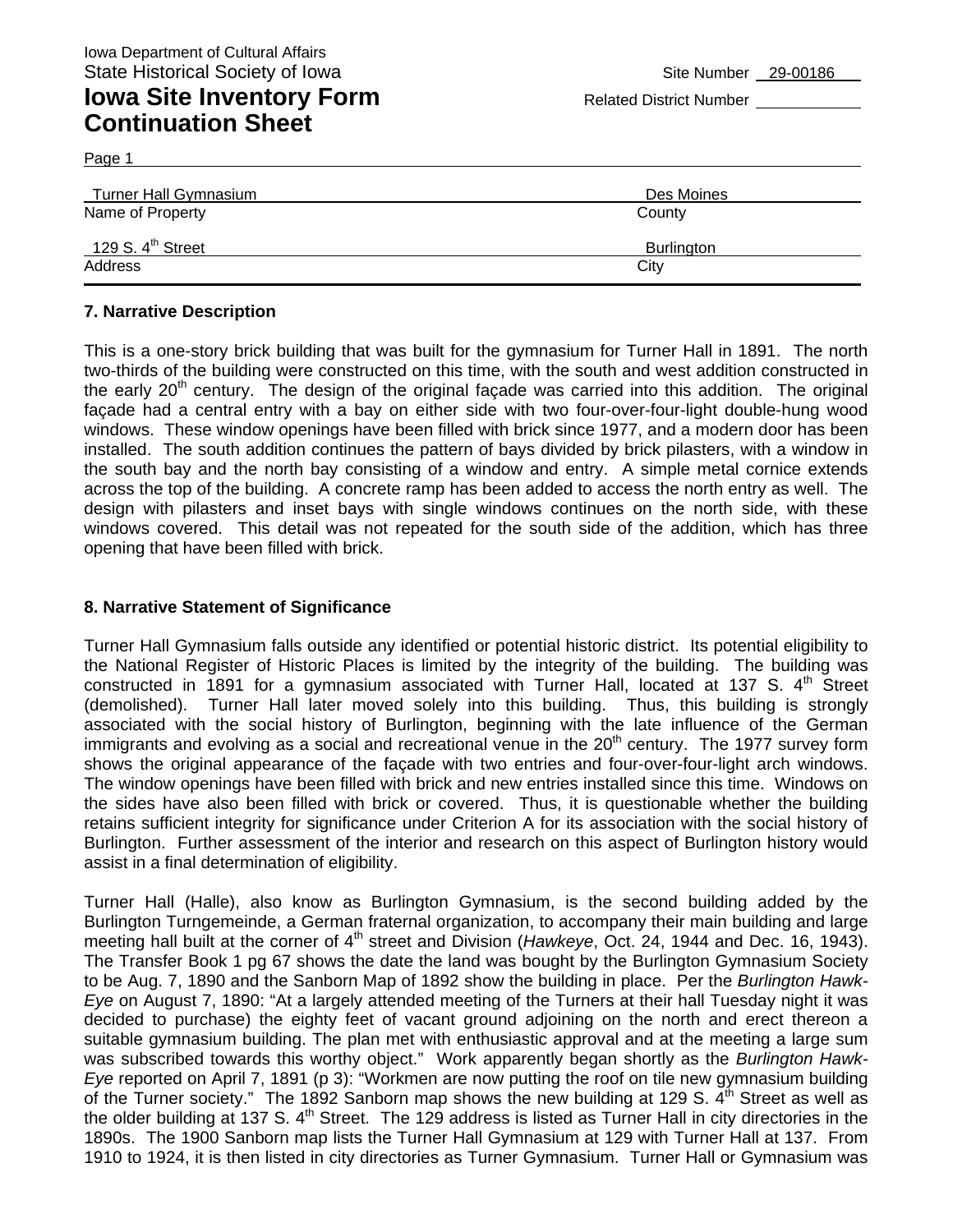### **Iowa Site Inventory Form** Related District Number **Related District Number Continuation Sheet**

Page 2

| Turner Hall Gymnasium         | Des Moines |
|-------------------------------|------------|
| Name of Property              | County     |
| 129 S. $4^{\text{th}}$ Street | Burlington |
| Address                       | City       |

the venue for a variety of social and sporting events in Burlington for decades. Card parties, social events, bunco parties, basketball, boxing, baseball workouts, and community fairs were held here in the 1920s and 1930s. The Burlington Gymnasium Society held an annual Christmas party at Turner Hall as well.

In 1929, the building at the corner became the Railway Veterans' Hall. They remodeled the building in 1947 ("Burlington Railroad Vets Observe 25<sup>th</sup> Anniversary," *Hawk-Eye Gazette, April* 16, 1947, 2). This corner building was demolished in 1977. In 1928, the address of 129 once again became known as Turner Hall, listed as such into the 1950s. The 1931 Sanborn map shows this building as Turner Hall Gymnasium, with an addition along the south and west sides. Starting in 1940, the Turner Gymnastics Association was also listed here. The 1952 Sanborn map shows the Burlington Gym located here. In 1955, the address is associated with the Burlington Gymnastic Society, the entity that actually owned the property.

The Burlington Gymnasium Society are still the owners, keeping the building with one owner since construction. Burlington Gym continues to operate here.

#### **9. Major Bibliographical References**

Antrobus, A.T. *History of Des Moines County Iowa and Its People.* Chicago, IL: S.J. Clarke Publishing Company, 1915.

*Burlington Hawk-Eye,* various articles and dates. On microfilm at the Burlington Public Library.

City Directories, Burlington, Iowa, various dates. On microfiche at the Burlington Public Library

*Portrait and Biographical Album of Des Moines County, Iowa.* Chicago, IL: Acme Publishing Company, 1888.

Sanborn Map Company. "Burlington, Iowa," Fire Insurance Maps. New York: Sanborn Map Company, 1886, 1892, 1900, 1931, 1952.

Transfer books, Des Moines County Auditor's Office, Burlington, Iowa

Vertical files, Burlington Public Library, Burlington, Iowa.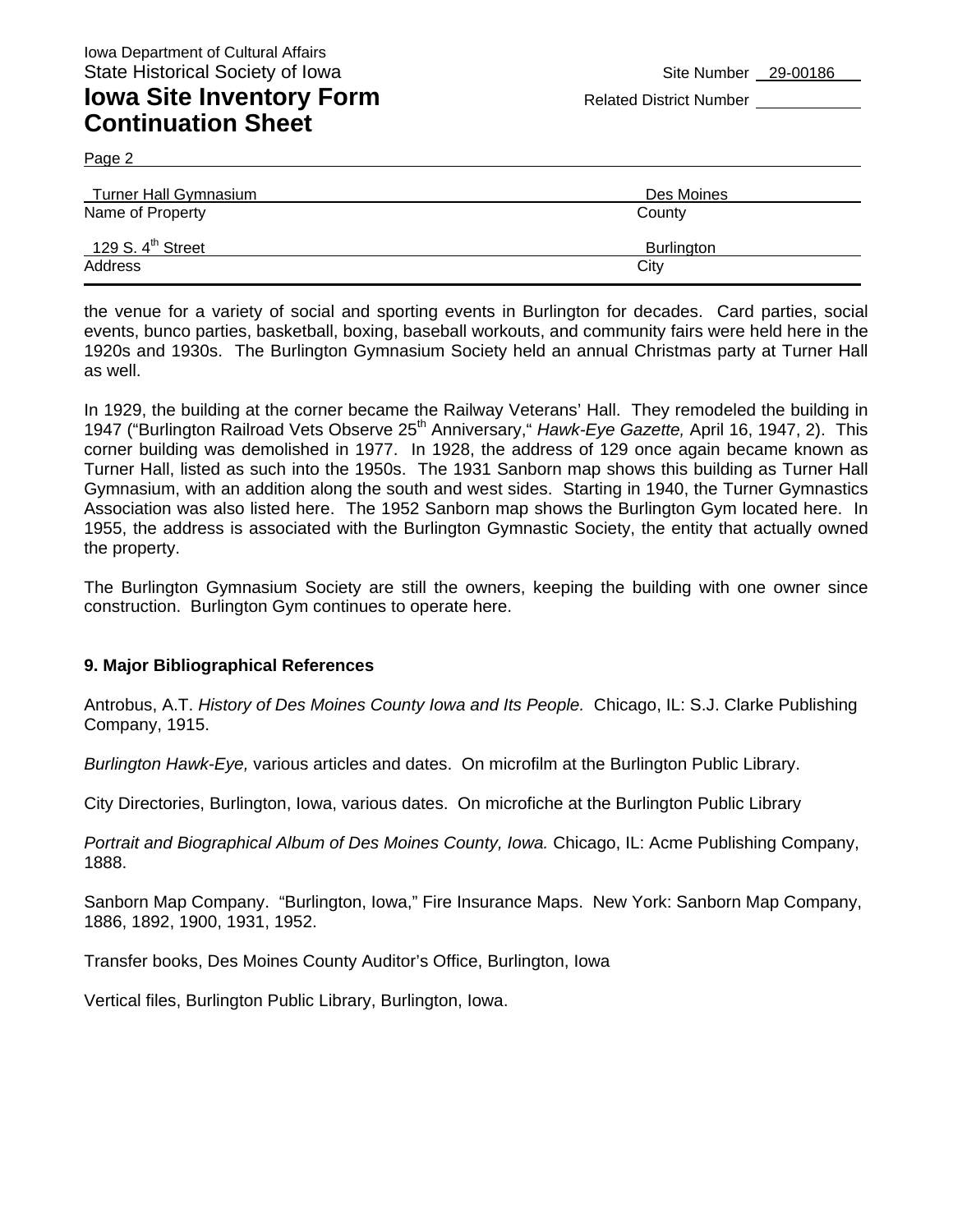Page 3

| Turner Hall Gymnasium         | Des Moines |
|-------------------------------|------------|
| Name of Property              | County     |
| 129 S. $4^{\text{th}}$ Street | Burlington |
| Address                       | City       |

### **Location map**



### **Site plan**

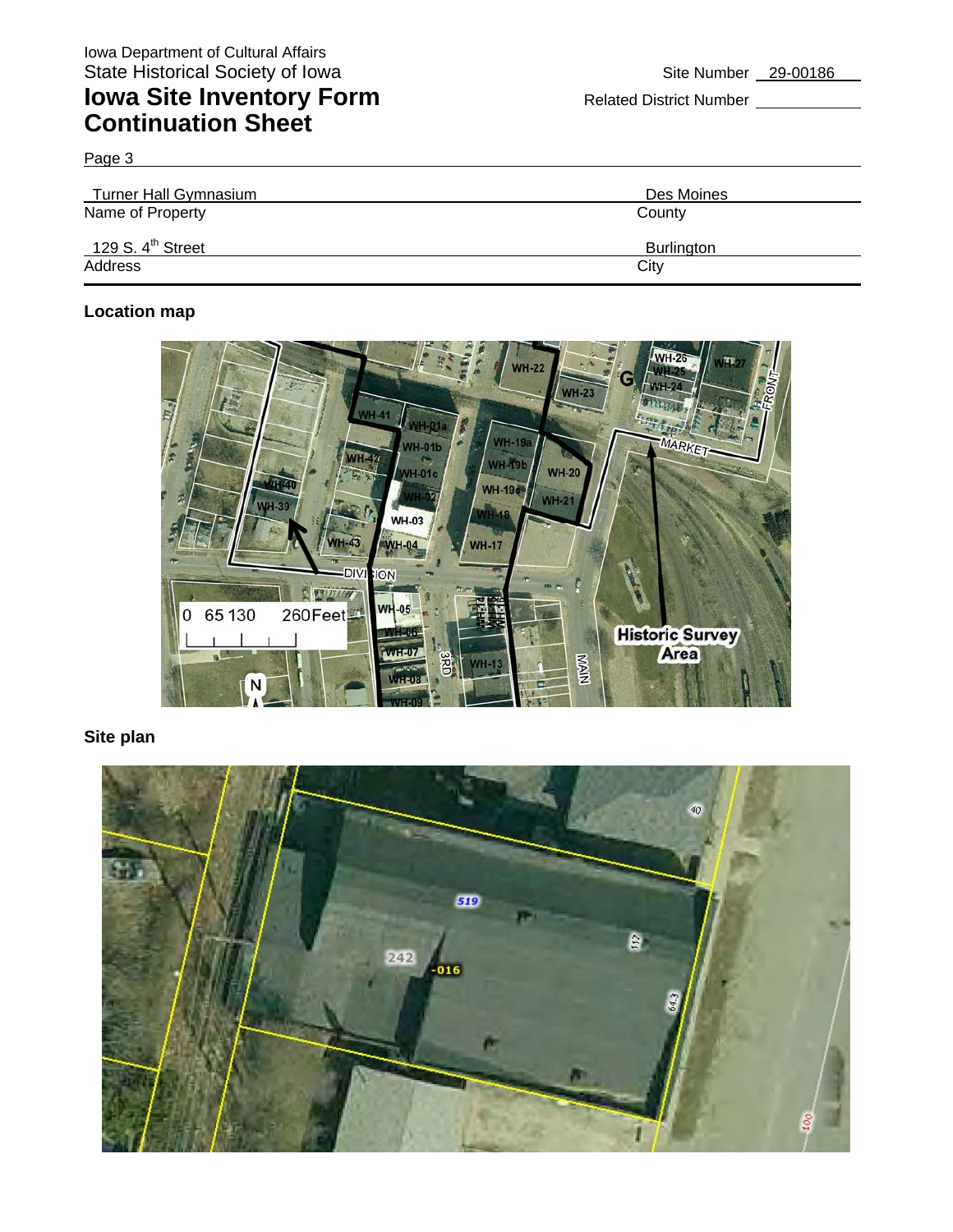| <b>Turner Hall Gymnasium</b>  | Des Moines |
|-------------------------------|------------|
| Name of Property              | County     |
| 129 S. $4^{\text{th}}$ Street | Burlington |
| Address                       | City       |

### **Photograph (digital image)**

Page 4



**Façade of building, looking northwest November 2, 2009 R.L. McCarley**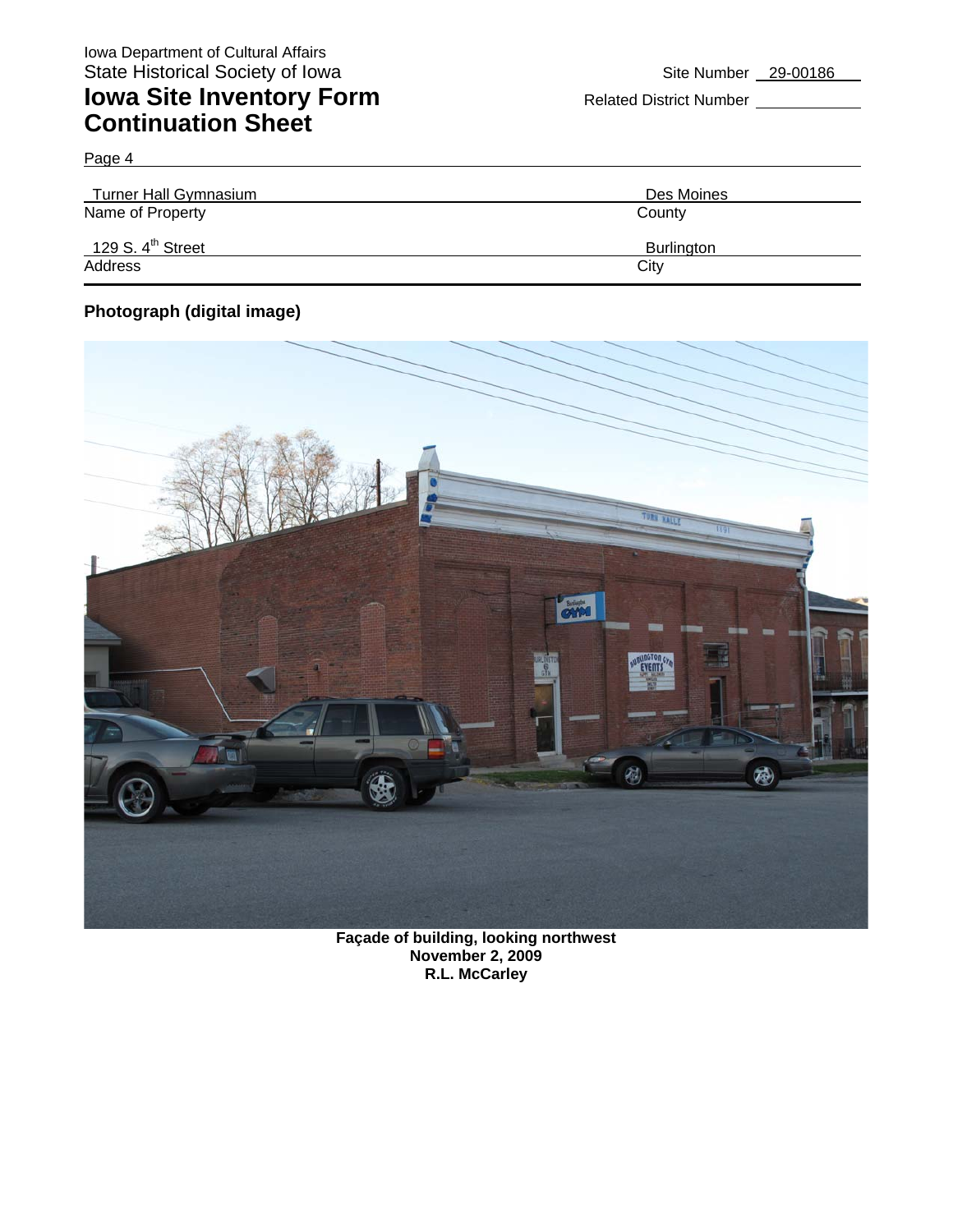| Page 5                        |                   |
|-------------------------------|-------------------|
| Turner Hall Gymnasium         | Des Moines        |
| Name of Property              | County            |
| 129 S. $4^{\text{th}}$ Street | <b>Burlington</b> |
| Address                       | City              |
|                               |                   |



**Façade of building, looking west November 2, 2009 R.L. McCarley**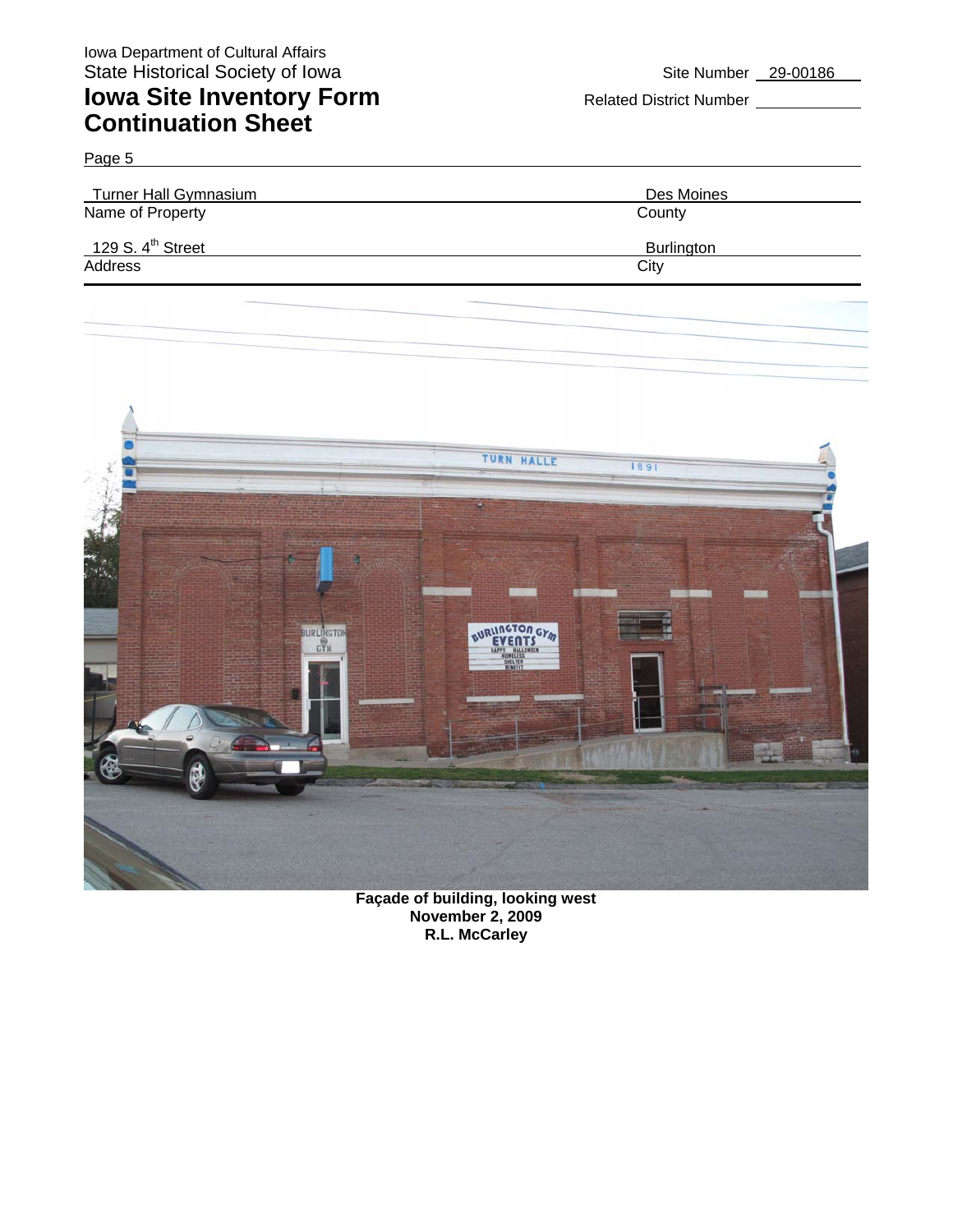Page 6 Turner Hall Gymnasium **Des Moines** Name of Property County 129 S. 4<sup>th</sup> Street Burlington Address City **City** 



**Façade of building, looking southwest November 2, 2009 R.L. McCarley**